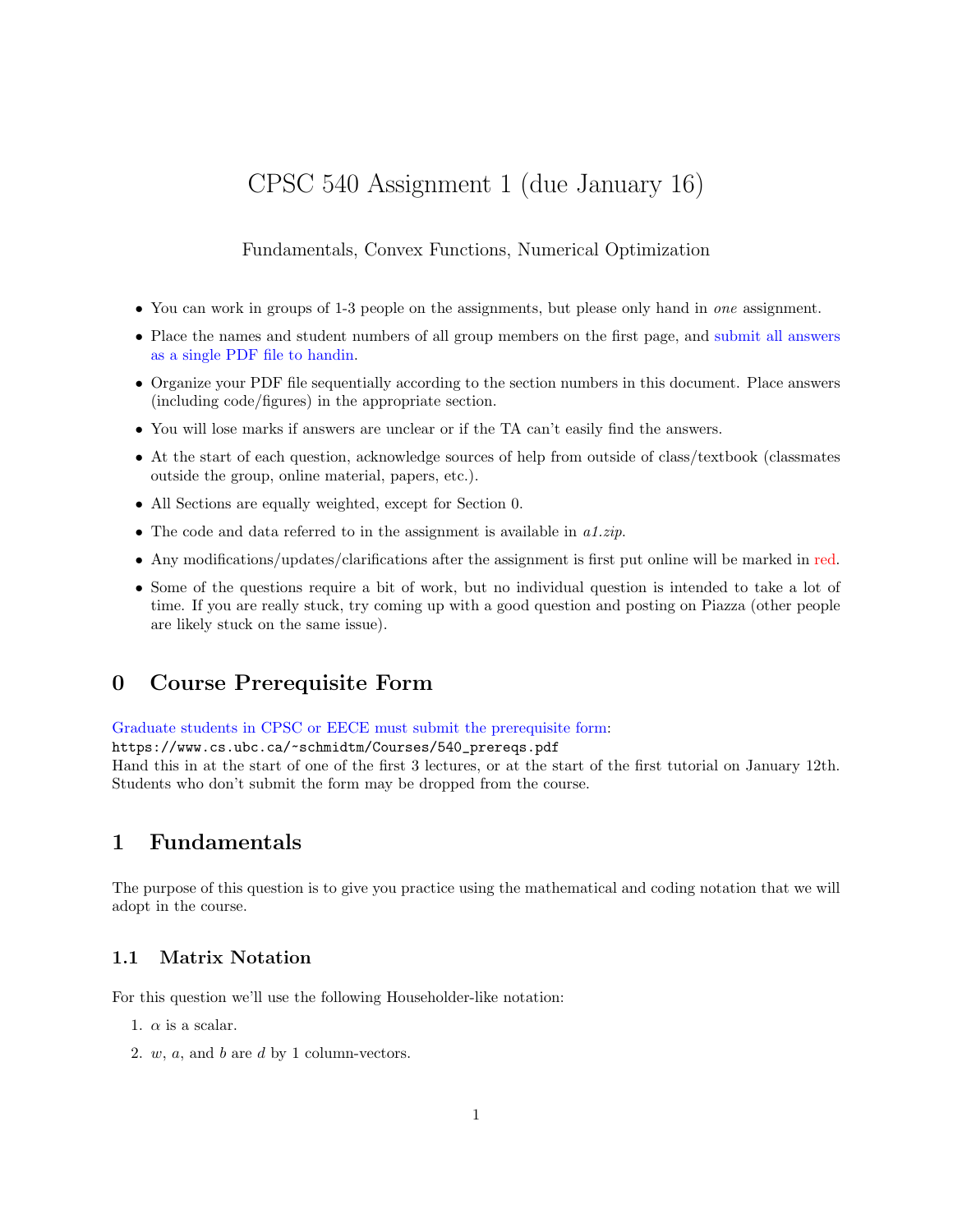- 3. y and v are n by 1 column-vectors (with elements  $y^i$  and  $v_i$ ).
- 4. A is a d by d matrix, not necessarily symmetric (with elements  $a_{ij}$ ).
- 5.  $V$  is a diagonal matrix with  $v$  along the diagonal.
- 6.  $B$  is a diagonal matrix with  $b$  along the diagonal.
- 7. X is a n by d matrix (with rows  $(x^{i})^{T}$ ).

Express the gradient  $\nabla f(w)$  and Hessian  $\nabla^2 f(w)$  of the following functions in matrix notation, simplifying as much as possible.

1. The linear function

$$
f(w) = w^T a + \alpha + \sum_{j=1}^d w_j a_j.
$$

2. The linear function

$$
f(w) = a^T w + a^T A w + w^T A^T b.
$$

3. The quadratic function

$$
f(w) = w^T w + w^T X^T X w + \sum_{i=1}^d \sum_{j=1}^d w_i w_j a_{ij}.
$$

4. L2-regularized weighted least squares,

$$
f(w) = \frac{1}{2} \sum_{i=1}^{n} v_i (w^T x^i - y^i)^2 + \frac{\lambda}{2} ||w||^2.
$$

5. Weighted L2-regularized probit regression,

$$
f(w) = -\sum_{i=1}^{n} \log p(y^{i} | x^{i} w) + \frac{1}{2} \sum_{j=1}^{d} b_{j} w_{j}^{2}.
$$

where  $y^{i} \in \{-1, +1\}$  and the likelihood of a single example i is given by

$$
p(y^i|x^i, w) = \Phi(y^iw^Tx^i).
$$

where  $\Phi$  is the cumulative distribution function (CDF) of the standard normal distribution.

Hint: You can use the results we showed in class to simplify the derivations. You can use 0 to represent the zero vector or a matrix of zeroes and I to denote the identity matrix. It will help to convert the fourth example to matrix notation first. For the fifth example, it is useful to define a vector  $c$  containing the CDF  $\Phi(y^iw^Tx^i)$  as element  $c_i$  and a vector p containing the corresponding PDF as element  $p_i$ . For the fifth one you'll need to define new vectors to express the gradient and Hessian in matrix notation (and remember the relationship between the PDF and CDF). As a sanity check, make sure that your results have the right dimension.

#### 1.2 Regularization and Cross-Validation

Download a1.zip from the course webpage, and start Matlab in a directory containing the extracted files. If you run the script *example\_nonLinear*, it will: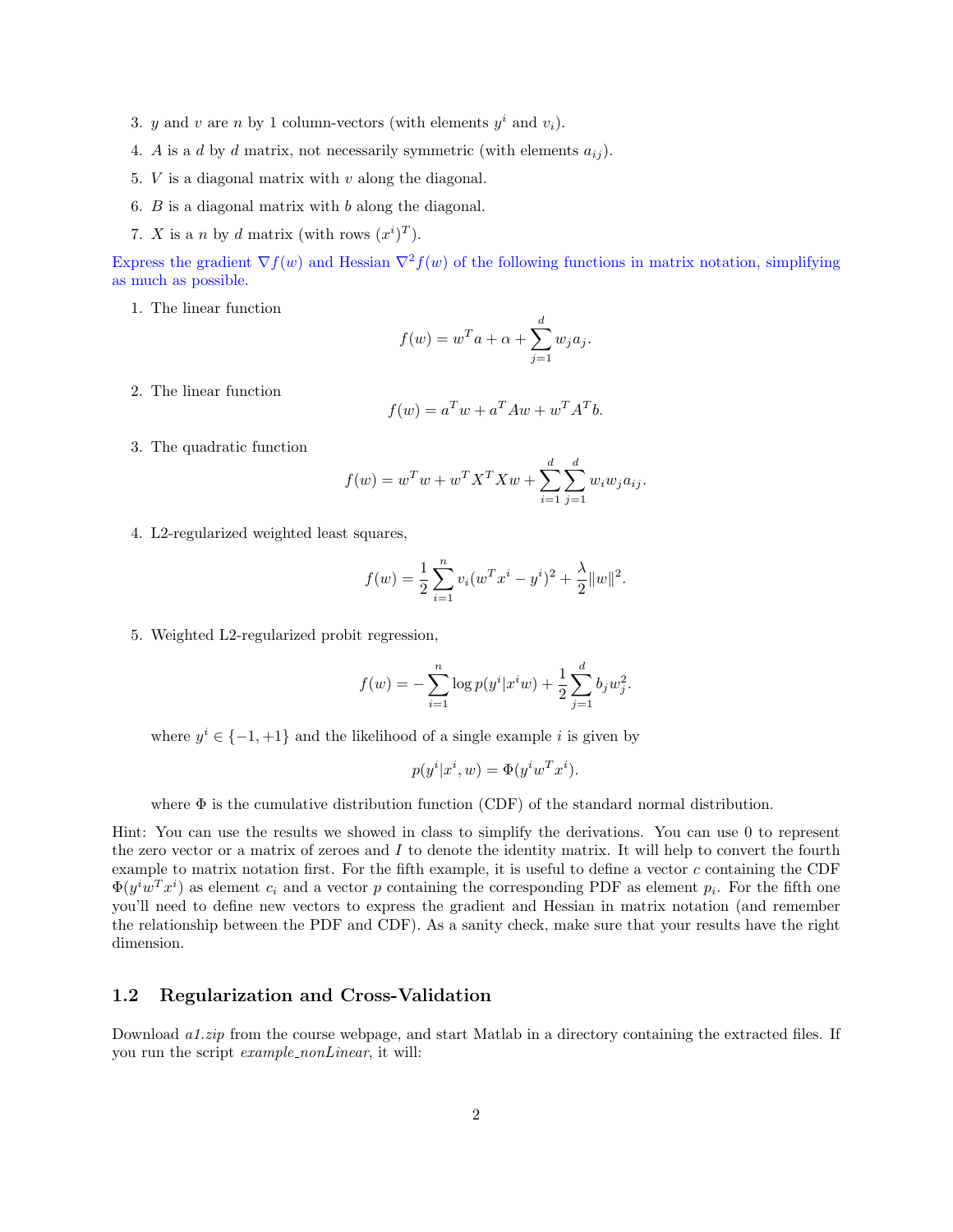- 1. Load a one-dimensional regression dataset.
- 2. Fit a least-squares linear regression model.
- 3. Report the test error.
- 4. Draw a figure showing the training/testing data and what the model looks like.

Unfortunately, this is not a great model of the data, and the figure shows that a linear model is probably not suitable.

1. Write a function called least Squares RBFL2 that implements least squares using Gaussian radial basis functions (RBFs) and L2-regularization.

You should start from the *least Squares* function and use the same conventions: *n* refers to the number of training examples, d refers to the number of features, X refers to the data matrix,  $y$  refers to the targets, Z refers to the data matrix after the change of basis, and so on. Note that you'll have to add two additional input arguments ( $\lambda$  for the regularization parameter and  $\sigma$  for the Gaussian RBF variance) compared to the *leastSquares* function. To make your code easier to understand/debug, you may want to define a new function  $rbBasis$  which computes the Gaussian RBFs for a given training set, testing set, and  $\sigma$  value. Hand in your function and the plot generated with  $\lambda = 1$  and  $\sigma = 1$ .

- 2. When dealing with larger datasets, an important issue is the dependence of the computational cost on the number of training examples n and the number of features d. What is the cost in big-O notation of training the model on  $n$  training examples with  $d$  features under (a) the linear basis, and (b) Gaussian RBFs (for a fixed  $\sigma$ )? What is the cost of classifying t new examples under these two bases? Assume that multiplication by an n by d matrix costs  $O(nd)$  and that inverting a d by d linear system costs  $O(d^3)$ .
- 3. Modify the training/validation procedure to use 10-fold cross-validation on the training set to select  $\lambda$ and  $\sigma$ . Hand in your cross-validation procedure and the plot you obtain with the best values of  $\lambda$  and σ

Note: If you find that calculating the Euclidean distances between all pairs of points takes too long, the following code will form a matrix containing the squared Euclidean distances between all training and test points:

```
[n,d] = size(X);[t,d] = size(Xtest);D = X.^2*ones(d,t) + ones(n,d)*(Xtest').^2 - 2*X*Xtest';
```
Element  $D(i, j)$  gives the squared Euclidean distance between training point i and testing point j.

#### 1.3 MAP Estimation

In class, we showed that under the assumptions

$$
y^{i} \sim \mathcal{N}(w^{T}x^{i}, 1), \quad w_{j} \sim \mathcal{N}\left(0, \frac{1}{\lambda}\right),
$$

the MAP estimate is equivalent to solving the L2-regularized least squares problem

$$
f(w) = \frac{1}{2} ||Xw - y||^{2} + \frac{\lambda}{2} ||w||^{2},
$$

in the "loss plus regularizer" framework. For each of the alternate assumptions below, write it in the "loss plus regularizer" framework (simplifying as much as possible, including converting to matrix notation):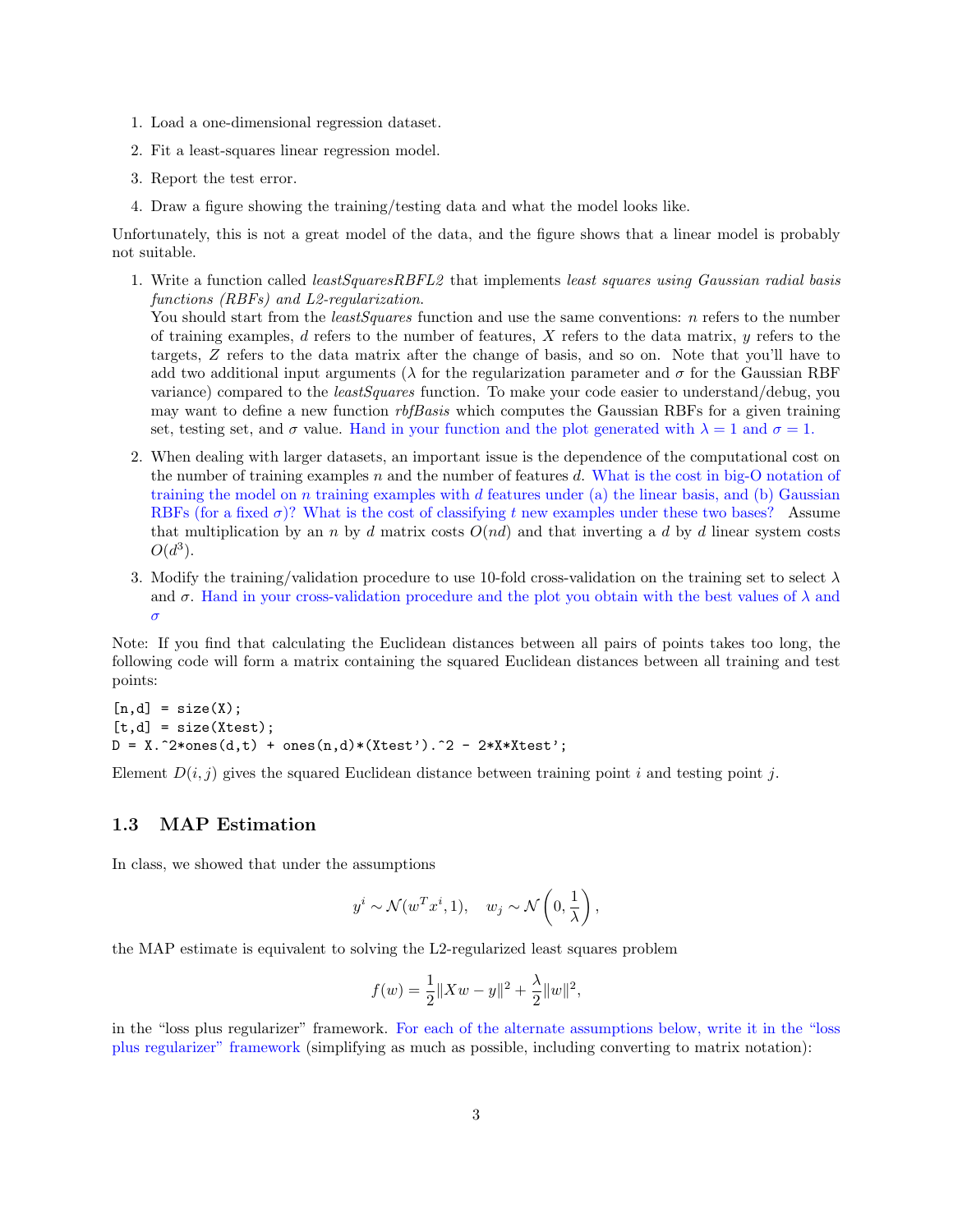1. Laplace distribution likelihoods and priors,

$$
y^{i} \sim \mathcal{L}(w^{T}x^{i}, 1), \quad w_{j} \sim \mathcal{L}\left(0, \frac{1}{\lambda}\right).
$$

2. Gaussians with separate variance for each training example and variable,

$$
y^i \sim \mathcal{N}(w^T x^i, \sigma_i^2), \quad w_j \sim \mathcal{N}\left(0, \frac{1}{\lambda_j}\right).
$$

3. Poisson-distributed likelihood (for the case where  $y^i$  represents discrete counts) and Gaussian prior,

$$
y^i \sim \mathcal{P}(\exp(w^T x^i)), \quad w_j \sim \mathcal{N}\left(0, \frac{1}{\lambda}\right),
$$

## 2 Convex Functions

#### 2.1 Minimizing Strictly-Convex Quadratic Functions

Solve for the minimizer of the below strictly-convex quadratic functions:

- 1.  $f(w) = \frac{1}{2} ||w v||^2$  (projection of v onto real space).
- 2.  $f(w) = \frac{1}{2} \|Xw y\|^2 + \frac{1}{2} w^T \Lambda w$  (least squares with quadratic-norm regularization).
- 3.  $f(w) = \frac{1}{2} \sum_{i=1}^{n} v_i (w^T x_i y_i)^2 + \frac{\lambda}{2} ||w w^0||^2$  (weighted least squares shrunk towards non-zero  $w^0$ ).

Above we assume that v and  $w^0$  are d by 1 vectors, and  $\Lambda$  is a d by d positive-definite matrix. You can use  $V$  as a diagonal matrix containing the  $v_i$  values along the diagonal.

#### 2.2 Proving Convexity

Show that the following functions are convex using one of the definitions of convexity (without using the "operations that preserve convexity" or using convexity results stated in class):

| $f(w) = -\log(aw)$ | w > 0                                                                                                                                                                   |
|--------------------|-------------------------------------------------------------------------------------------------------------------------------------------------------------------------|
|                    | $w \in \mathbb{R}^d, A \succeq 0$                                                                                                                                       |
| $f(w) =   w  _n$   | $w \in \mathbb{R}^d$                                                                                                                                                    |
|                    |                                                                                                                                                                         |
|                    | 2. Quadratic with positive semi-definite $A$ $f(w) = \frac{1}{2}w^{T}Aw + b^{T}w + \gamma$<br>$f(w) = \sum_{i=1}^{n} \log(1 + \exp(-y_i w^T x_i))$ $w \in \mathbb{R}^d$ |

Hint: Norms are not differentiable in general, so you cannot use the Hessian for the third one. For the last one, you can use the Hessian structure we derived in class.

Use the results above and from class, along with the operations that preserve convexity, to show that the following functions are convex (with  $\lambda \geq 0$ ):

\n- 5. 
$$
f(w) = \|Xw - y\|_p + \lambda \|Aw\|_q
$$
 (regularized regression with arbitrary p-norm and weighted q-norm)
\n- 6.  $f(w) = \sum_{i=1}^N \max\{0, |w^T x_i - y_i| - \epsilon\} + \frac{\lambda}{2} \|w\|_2^2$  (support vector regression)
\n- 7.  $f(w) = \max_{\{ijk \mid i \neq j, i \neq k, j \neq k\}} \{|w_i| + |w_j| + |w_k|\}$  (3 largest-magnitude elements)
\n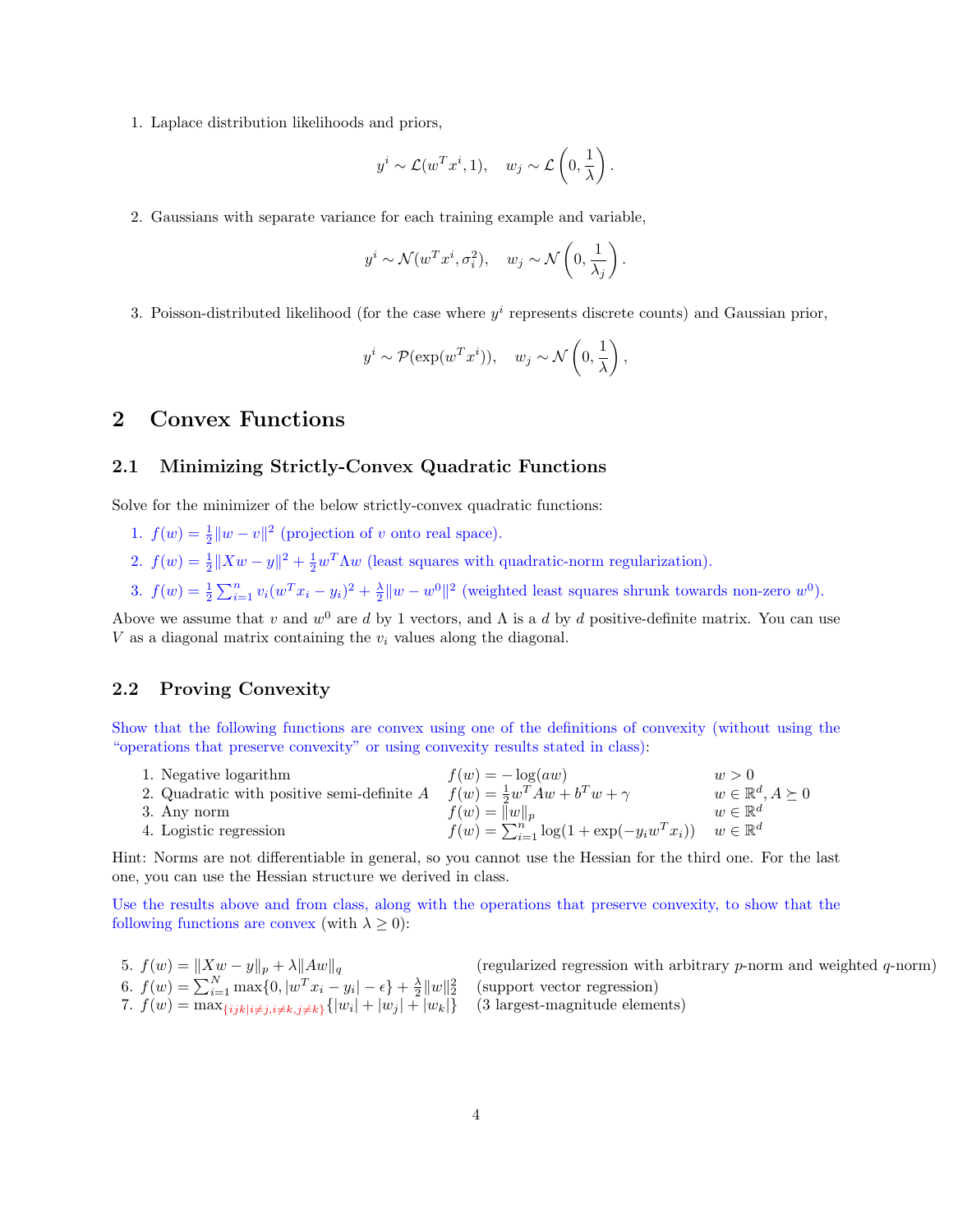#### 2.3 Robust Regression

The script *example outliers* loads a one-dimensional regression dataset that has a non-trivial number of 'outlier' data points. These points do not fit the general trend of the rest of the data, and pull the least squares model away from the main cluster of points. One way to improve the performance in this setting is simply to remove or downweight the outliers. However, in high-dimensions it may be difficult to determine whether points are indeed outliers (or the errors might simply be heavy-tailed). In such cases, it is preferable to replace the squared error with an error that is more robust to outliers.

1. Write a new function,  $robustRegression(X, y)$ , that adds a bias variable and fits a linear regression model by minimizing the absolute error instead of the square error,

$$
f(w) = ||Xw - y||_1.
$$

You should turn this into a *linear program* as shown in class, and you can solve this linear program using Matlab's linprog function. Hand in the new function and report the minimum absolute training error that is possible on this dataset.

2. There have been several attempts to adapt SVMs to the regression problem. The most common method for support vector regression uses what iscalled the  $\epsilon$ -insensitive loss,

$$
f(w) = \sum_{i=1}^{n} \max\{0, |w^T x^i - y^i| - \epsilon\}.
$$

Here,  $\epsilon$  is a parameter and notice that the model only penalizes errors larger than  $\epsilon$ . Show how to write minimizing this objective function as a linear program.

3. Write a new function,  $\textit{svRegression}(X, y, \textit{epsilon})$ , that minimizes the  $\epsilon$ -insensitive objective. Hand in the new function and report the absolute training error achieved with  $\epsilon = 1$ .

### 3 Numerical Optimization

#### 3.1 Gradient Descent and Newton's Method

The function *example\_qradient* loads a simple binary classification dataset, and fits an  $\ell_2$ -regularized logistic regression model to it using the *findMin* function which implements a simple gradient descent algorithm. The *findMin* function is generic in the sense that it only needs an anonymous function which computes the objective value and gradient given a parameter vector. On each iteration  $findMin$  uses a backtracking line-search to find a step-size  $\alpha$  that satisfies the Armijo "sufficient decrease" condition. It always tries  $\alpha = 1$ first, and whenever the condition is not satisfied it uses "cubic Hermite polynomial" interpolation to find a smaller value of  $\alpha$  to try. It continues running the algorithm until a pre-specified number of iterations are reached or until the norm of the gradient is sufficiently small. On this dataset, the method only requires 9 iterations before it satisfies its optimality condition, although it backtracks 13 times and evaluates the function and gradient a total of 23 times.

Report the effect on performance (in terms of number of backtracking iterations and total number of iterations) of making the following changes to findMin:

- 1. When backtracking, replacing the cubic-Hermite interpolation with the simpler strategy of dividing  $\alpha$ in half (as suggested in the Boyd & Vandenberghe book).
- 2. Instead of resetting  $\alpha$  to one after the line-search, set it using the Barzilai-Borwein step-size, given by

$$
\alpha \leftarrow -\alpha \frac{v^T \nabla f(w)}{v^T v},
$$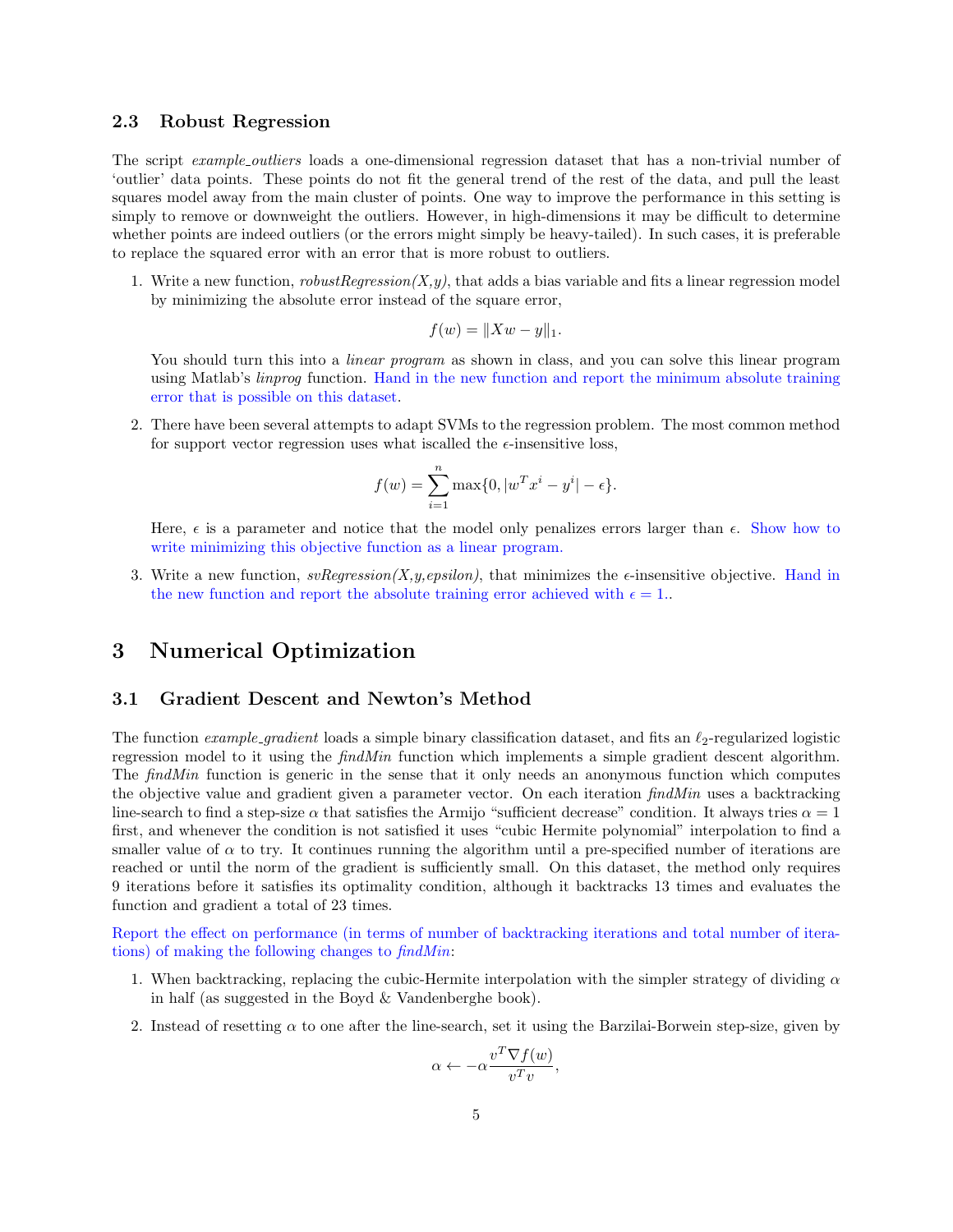where  $v$  is the new gradient value minus the old gradient value.

3. Fix the step-size  $\alpha$  to  $1/L$ , where L is given by

$$
L = \frac{1}{4} \max\{ \text{eig}(X^T X) \} + \lambda,
$$

which is the Lipschitz constant of the gradient.

4. Instead of using the gradient direction, set d to the Newton direction which is given by

$$
d = [\nabla^2 f(w)]^{-1} \nabla f(w).
$$

For the Newton direction, you'll need to make a new objective function that returns the Hessian in addition to the function and gradient, and modify findMin to use the Hessian.

#### 3.2 Hessian-Free Newton

The dataset used in the previous question leads to an easy optimization problem. If you apply the variations in the previous question to the larger dataset contained in  $rcv1_train\_binary.math$  then the performance is very different:

- 1. Without modifications,  $\text{findMin}$  doesn't work since the objective overflows.<sup>1</sup>
- 2. Step-size halving avoids the overflow, but the method doesn't reaches a reasonable accuracy even after 500 iterations.
- 3. With the Barzilai-Borwein step-size, it reaches a solution in a reasonable number of iterations.
- 4. Computing L is slower than solving the original problem because d is so large.<sup>2</sup>
- 5. Computing the Hessian is slower than solving the original problem because d is so large.

In Hessian-free Newton methods, we compute an approximate Newton direction d without ever forming the Hessian. The standard way to do this is to use *conjugate gradient* to solve for d, which only requires Hessian-vector products of the form  $\nabla^2 f(w)v$  for a vector v. Note that Hessian-vector products can always be computed at a similar cost to computing the gradient. For example, for logistic regression we can use

$$
\nabla^2 f(w)v = X^T D X v = X^T (D(Xv)),
$$

and the order of operations leads to a cost of  $O(nd)$ . This is cheaper than the  $O(nd^2)$  cost of forming the Hessian. Use Matlab's pcg function to implement a "Hessian-free" Newton's method, where you use conjugate gradient to solve the Newton system. Report the output of findMin on rcv1\_train\_binary.mat when using this strategy and using *optTol* as the tolerance for *pcg*.

Hint: In *logisticL2*, define a function that computes the Hessian-vector product and has the following header:

function  $[Hv] = Hvfunc(w, v, X, y, lambda)$ 

To define the AFUN argument needed by  $pcg$  (which must be a function of v for a fixed w) you can use an anonymous function:

 $Hv = \mathbb{Q}(v) Hvfunc(w, v, varargin\{:\})$ ;

<sup>&</sup>lt;sup>1</sup>There are two standard solutions to this problem: we could detect the overflow and backtrack out of regions where it overflows, or we could use the log-sum-exp trick to evaluate the objective without overflowing.

<sup>2</sup>An often-faster way to compute the largest eigenvalue is the "power method".